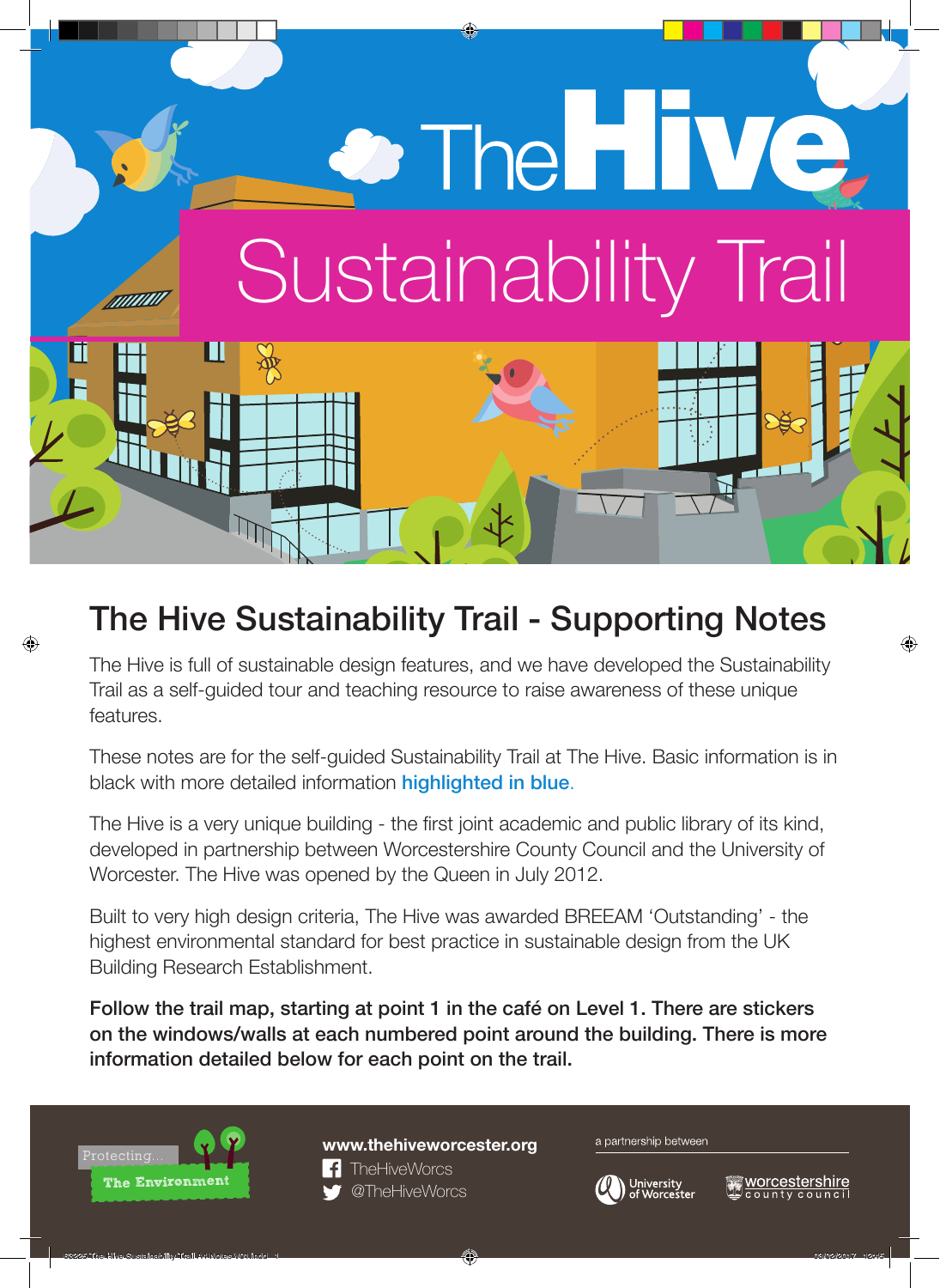

#### 1. What's that chimney?

- The Hive is heated by burning biomass (wood chips) you can see the huge chimney for the boiler out of the window.
- Biomass is classed as a renewable form of energy.
- Uses locally, sustainably sourced wood chips.
- Since the organic plant matter in biomass fuel has absorbed carbon dioxide as it grows when it is burnt it releases the same carbon dioxide back into the atmosphere. Therefore as long as the energy involved in processing and transporting the fuel is relatively limited, it is considered a carbon neutral fuel.

Head to the main atrium, stop at the bottom of the stairs and look up

#### 2. Why this shape?

- The Hive is a very unique shape, it has been designed like this to help with keeping the building cool.
- The design also gives a light and airy feel to the building the more natural daylight that is drawn in, the less artificial light is needed – which helps to cut down on unnecessary energy costs.
- The Hive is naturally ventilated (hot air is drawn upwards towards vents in the ceiling and cooler air is drawn in from lower levels). Furthermore, high level shading within the roof lights causes the top two to three metres of the roof void to heat up and act as a solar chimney, further increasing the driving pressure for air to leave via the roof lights - which means that less mechanical ventilation is needed to keep the building cool.
- The passive design strategy also included thermal insulation, good airtightness and maximised use of natural daylight. Shading devices and solar control glass are used where appropriate to limit gains from the sun and so reduce the demand on cooling systems.

#### Remain on Level 1

- walk to the right-hand side of the main staircase and look underneath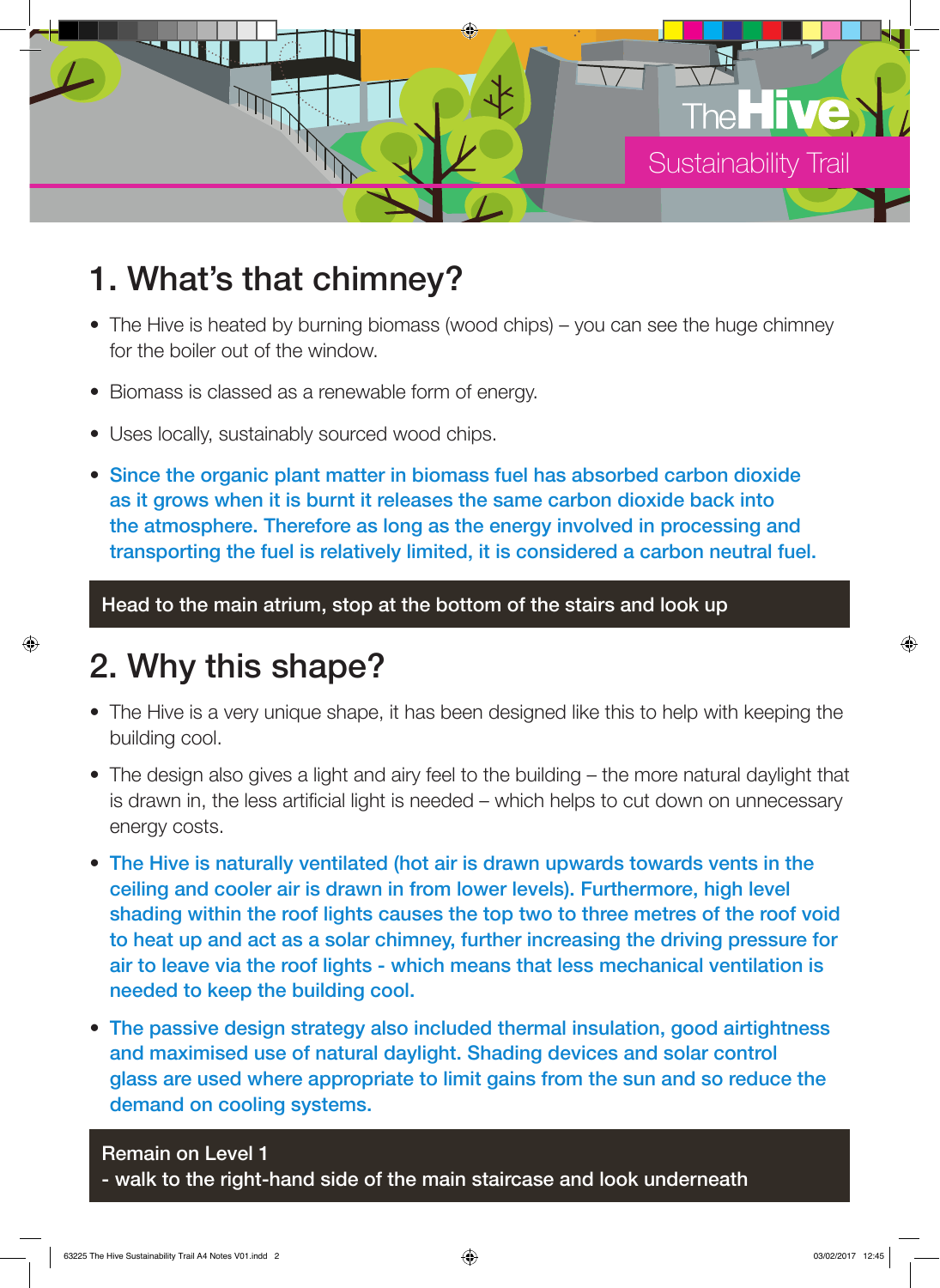

#### 3. Underground…Is that important too?

- While The Hive was being built, Roman remains were found. This limited how deep the building foundations could go, and extra supports were needed to spread the weight.
- The Hive draws air through an underground tunnel to aid cooling in the summer. The tunnel entrance faces the river to make use of the prevailing winds blowing from the Malvern Hills.

Proceed up the stairs to Level 2 - in front of you is the County's Archive and Archaeology Service

## 4. Worcestershire Archive and Archaeology Service are saving water too!

- Rainwater is collected (rainwater harvesting) from the roof of The Hive this water is used to wash archaeological finds and also to flush the toilets in the building.
- Using rain water means that we are reducing mains water consumption and saving money in the process.
- The County's archives are housed in water-tight rooms in the basement of The Hive, and are therefore protected should there be a flood.

Walk to point 5 on the map and look out of the window towards the secure cycle storage

#### 5. Eco-friendly ways to get to The Hive

• Due to its central location, The Hive is really easy to travel to in a sustainable way – whether walking, using public transport, or cycling. Secure cycle storage is available to staff and to the public.

Cross to the other side of the building with the lifts to your right, stop when you are over-looking the Children's Library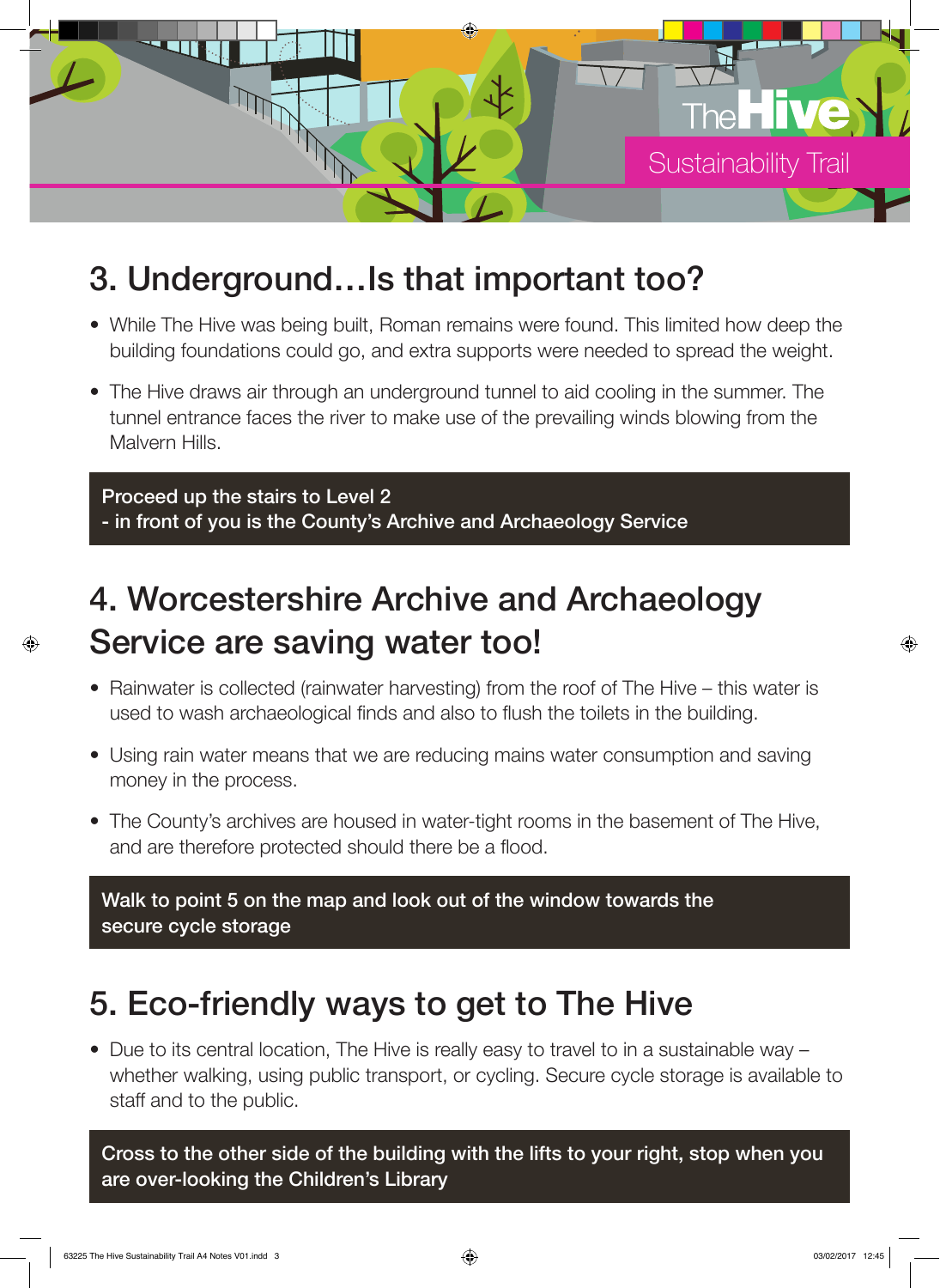

#### 6. Our building knows

- As you can see, there are lots of windows at The Hive. The Hive is a very clever building and the windows will open automatically if the building detects it is too warm inside or if more fresh air is needed.
- The windows are controlled by the intelligent Building Energy Management System (BEMS) and will open automatically if the building identifies that certain areas are too warm or uncomfortable.
- The BEMS also controls the lighting and other electronic equipment in the building.

Walk to your left, stop at the sticker about half way along the walkway

#### 7. River water cooling

- As we saw earlier, the building is kept cool with the help of its unique shape, but it is also cooled using water from the River Severn next door.
- Water is drawn from the river through a large pipe which runs underneath the car park and into the building. The water runs through coils in the ceiling above you which helps to cool the building.
- A 5 metre deep chamber is located within the river bank so as not to disrupt the flow and contains the pumps and filter mechanisms.
- The flow and return pipes were installed using directional drilling to avoid disturbance to the roads and car park above.
- Exposed concrete soffits provide the majority of the thermal mass. In very hot weather, when the natural ventilation can no longer maintain the required conditions, cool water from the river is circulated around chilled beams in the concrete slabs to provide further cooling.

Proceed up the main staircase to Level 3 - at the top of the stairs turn around to look over the atrium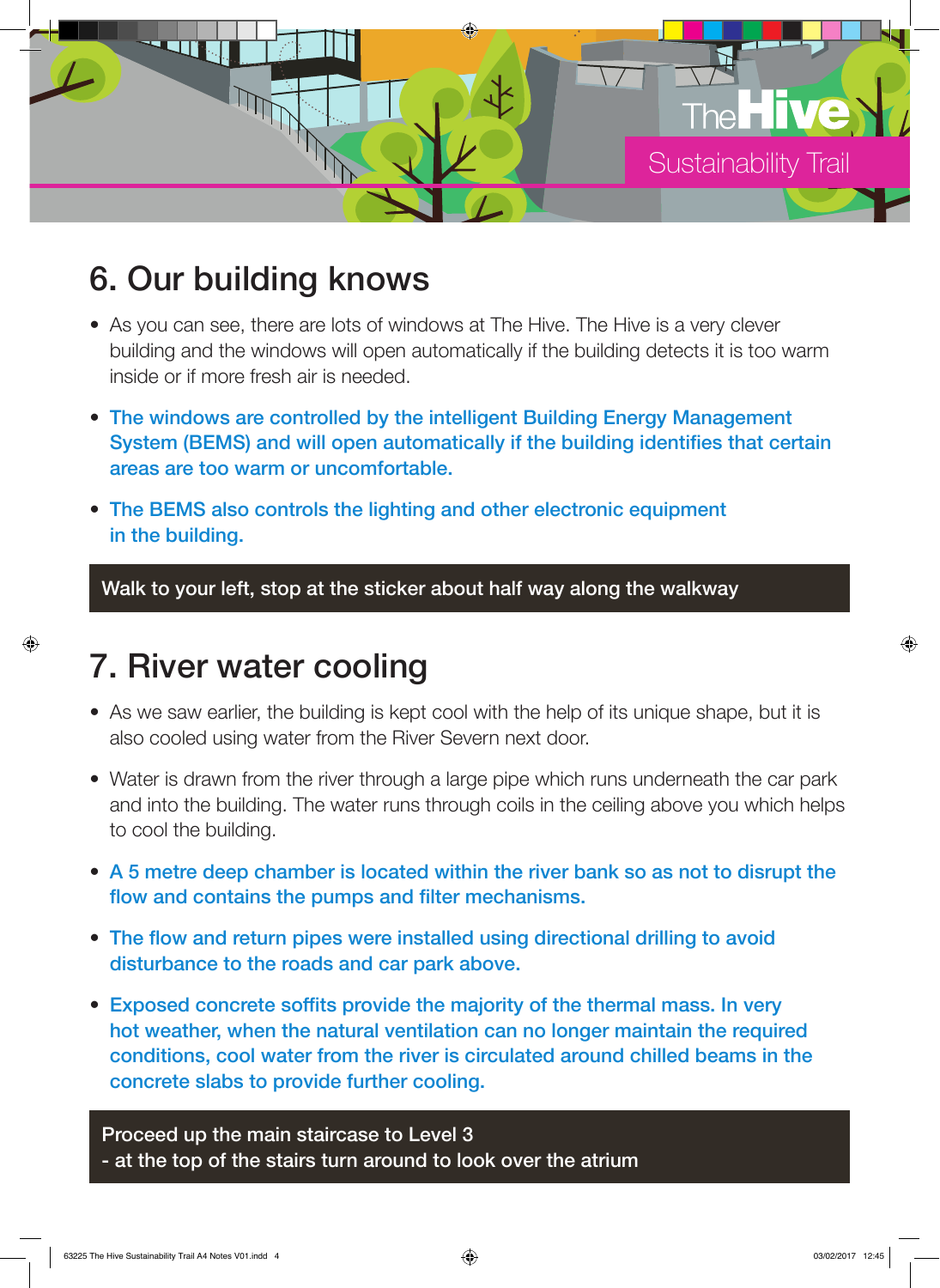

#### 8. Our building materials are eco-friendly too!

- From this point, look up and down you get a really good feel for how much wood has been used in the construction of The Hive.
- Each of the roof cones are made from large, laminated wooden panels. These panels are made from sustainably sourced softwoods.
- The ground floor is clad with natural stone sourced from the Forest of Dean.
- Materials were selected to minimise embodied energy and generation of toxins in manufacture, use and ultimate disposal. A number of the building materials were chosen specifically because they could be recycled.
- The concrete used in the building has reduced cement content, so it has a lower environmental impact.
- You will have seen on your way in that the outside of the building is a vibrant gold colour – this is a copper aluminium alloy. This was chosen as it is easily recyclable when the building comes to the end of its life. The alloy will weather over time but will still retain its colour through the life of the building.

Walk to the left, stop at the large windows overlooking the car park towards the river

#### 9. We look after the River Severn

- As we have learnt, we take water from the river to cool the building. Once it has been run through the building it is returned back to the river.
- We have to be very careful to ensure the water is returned at a safe temperature and flow rate so as not to affect the wildlife in the river.
- Water temperature and flow is monitored by the BEMS to ensure there are no detrimental effects on the biodiversity of the river. These standards are agreed with the Environment Agency.

Walk to the right, in front of the large windows - stop when you get to the next sticker on the window, before the seating area